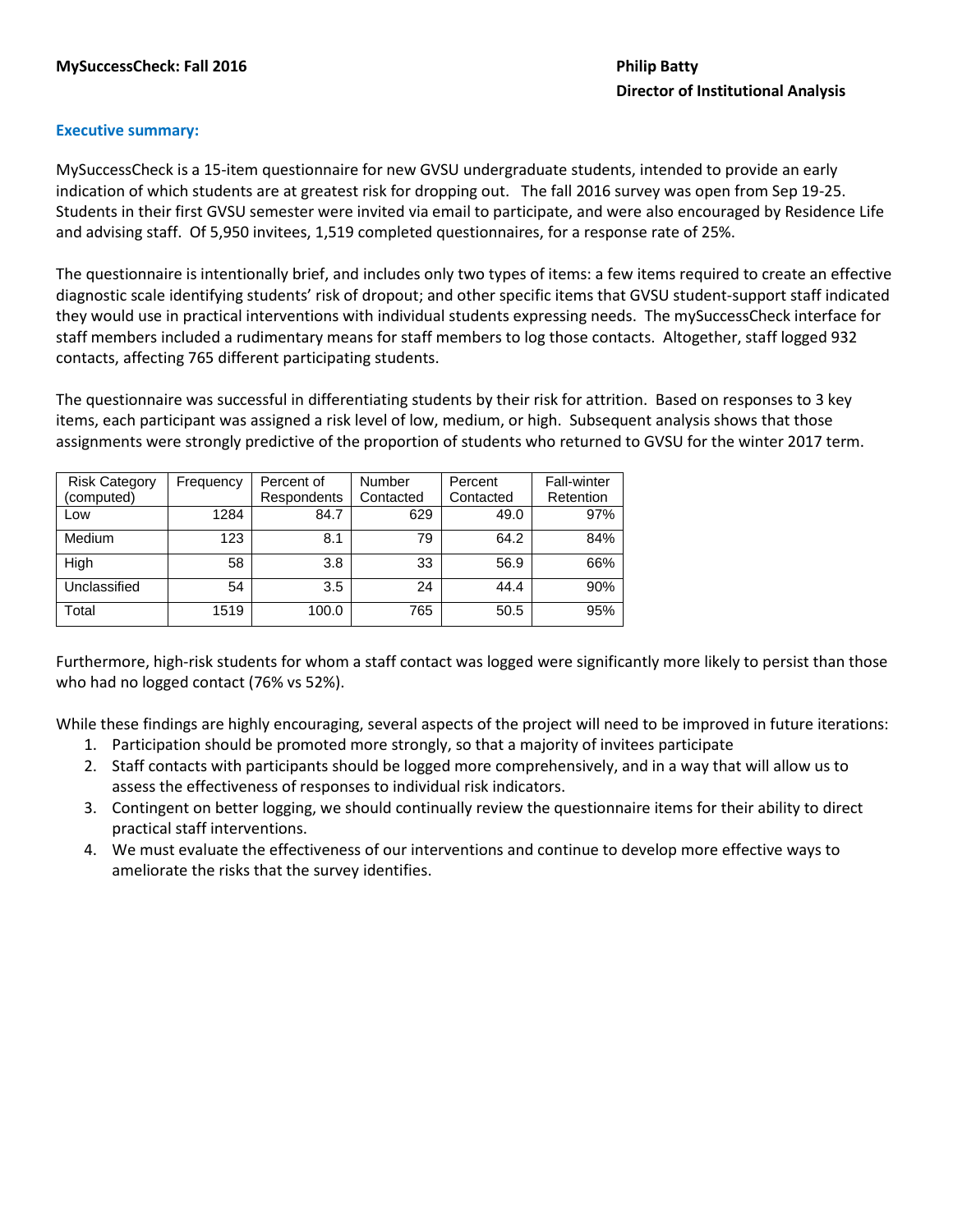## **Survey Item Breakdown:**

## **I am confident in my choice of major**

|                            | Frequency | Percent | % Contacted |
|----------------------------|-----------|---------|-------------|
| Agree Strongly             | 463       | 30.6    | 50.8        |
| Agree                      | 631       | 41.8    | 52.0        |
| Neither Agree nor Disagree | 241       | 16.0    | 48.1        |
| <b>Disagree</b>            | 128       | 8.5     | 46.9        |
| Disagree Strongly          | 48        | 3.2     | 50.5        |

Responses to this item are not significantly related to either fall-winter retention or fall GPA.

## **I would like an advisor to contact me to discuss my major or career goals**

|                            | Frequency | Percent | % contacted |
|----------------------------|-----------|---------|-------------|
| Agree Strongly             | 331       | 22.0    | 73.1        |
| Agree                      | 562       | 37.4    | 64.8        |
| Neither Agree nor Disagree | 435       | 28.9    | 24.8        |
| Disagree                   | 151       | 10.0    | 28.5        |
| Disagree Strongly          | 24        | 1.6     | 50.8        |

Students who responded "Disagree Strongly" had a significantly lower retention rate than others (83% vs 95% for all respondents). A logged contact had no statistical effect on retention among those "Disagree Strongly" students (rate was exactly 83.3 in either case). Responses to this item are statistically unrelated to fall semester GPAs.

### **I have spoken to one or more of my professors outside of class**

|                            | Frequency | Percent | % contacted |
|----------------------------|-----------|---------|-------------|
| Agree Strongly             | 197       | 13.1    | 52.3        |
| Agree                      | 553       | 36.8    | 47.0        |
| Neither Agree nor Disagree | 173       | 11.5    | 54.3        |
| <b>Disagree</b>            | 469       | 31.2    | 48.8        |
| Disagree Strongly          | 112       | 7.5     | 63.4        |

Responses to this item are significantly related to term GPA. Students who responded "Agree Strongly" had significantly higher grades than those who indicated "Neither" or lower. Responses to this item were not significantly related to retention.

### **If I need extra help to be successful in my coursework, I know where to go at GVSU to receive academic support**

|                            | Frequency | Percent | % contacted |
|----------------------------|-----------|---------|-------------|
| Agree Strongly             | 445       | 29.7    | 48.8        |
| Agree                      | 697       | 46.5    | 50.6        |
| Neither Agree nor Disagree | 175       | 11.7    | 46.9        |
| <b>Disagree</b>            | 158       | 10.5    | 57.6        |
| Disagree Strongly          | 24        | 1.6     | 62.5        |

Responses to this item were not related to fall-winter retention or semester GPA.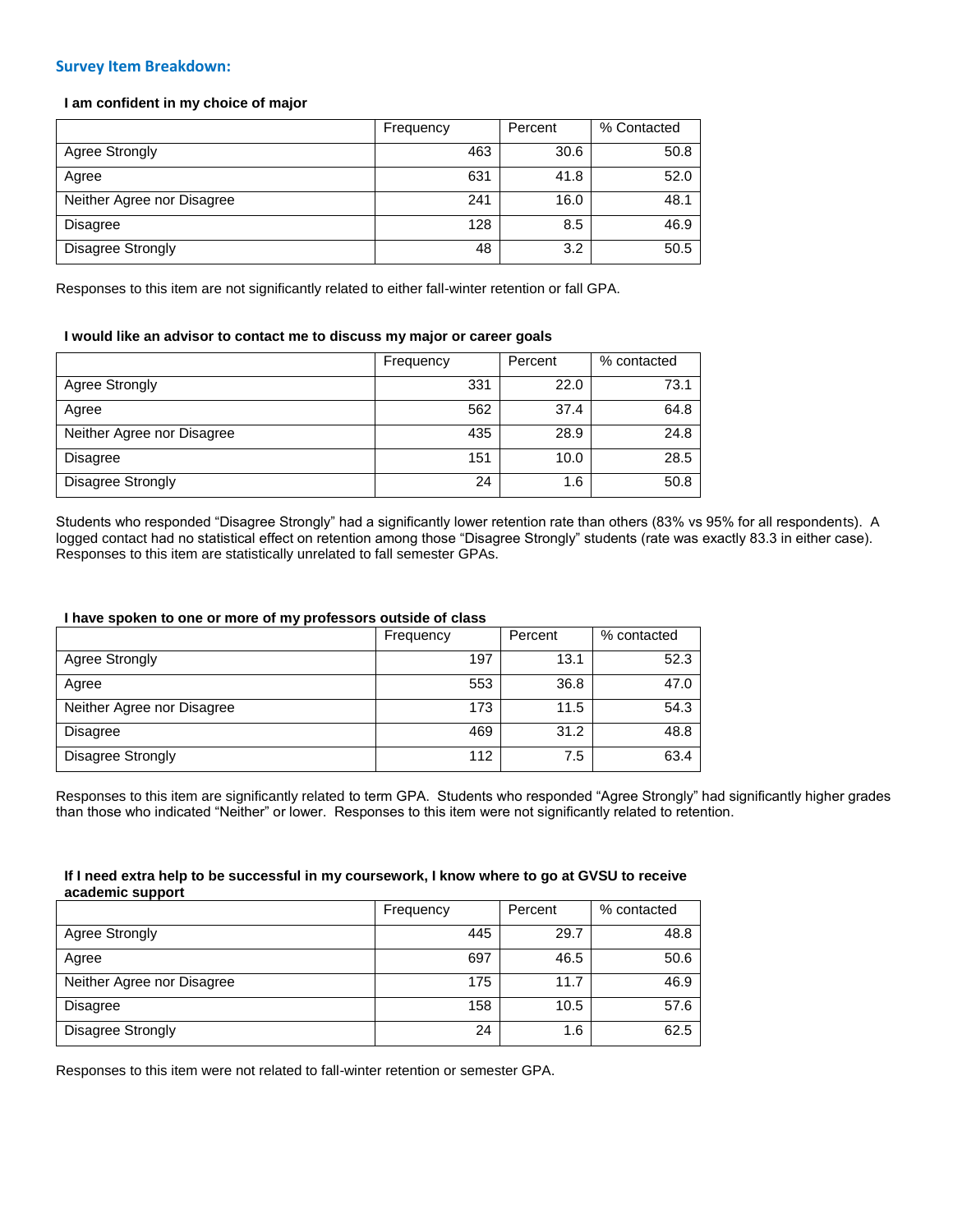## **I have friends at GVSU who I enjoy spending time with**

|                            | Frequency | Percent | % contacted |
|----------------------------|-----------|---------|-------------|
| Agree Strongly             | 651       | 43.7    | 49.5        |
| Agree                      | 539       | 36.2    | 48.1        |
| Neither Agree nor Disagree | 164       | 11.0    | 55.5        |
| <b>Disagree</b>            | 103       | 6.9     | 59.2        |
| Disagree Strongly          | 33        | 2.2     | 63.6        |

The retention rate for students who agreed (strongly or otherwise) was significantly higher than the rate for those who didn't agree. Among those who did not agree, a logged contact from a staff member had no discernable impact on retention. Students who responded "Agree" earned significantly higher grades than those who chose "Disagree" or "Disagree Strongly", and the grades of those who disagreed strongly were significantly lower than those for any other response category:

|                            | <b>Fall-winter</b> | Fall |
|----------------------------|--------------------|------|
|                            | Retention          | GPA  |
| <b>Agree Strongly</b>      | 96%                | 3.18 |
| Agree                      | 96%                | 3.25 |
| Neither Agree nor Disagree | 90%                | 3.22 |
| <b>Disagree</b>            | 89%                | 3.03 |
| Disagree Strongly          | 91%                | 2.82 |

## **I am satisfied with my social life at GVSU**

|                            | Frequency | Percent | % contacted |
|----------------------------|-----------|---------|-------------|
| Agree Strongly             | 373       | 25.1    | 48.8        |
| Agree                      | 587       | 39.5    | 46.2        |
| Neither Agree nor Disagree | 318       | 21.4    | 57.5        |
| <b>Disagree</b>            | 167       | 11.2    | 52.7        |
| Disagree Strongly          | 43        | 2.9     | 62.8        |

Reponses to this item were not significantly related to retention. Students who answered "Disagree strongly" earned significantly lower grades than those who gave any other response (2.93 vs. 3.19 among all respondents). Logged contacts with "Disagree strongly" students were not associated with any change in GPA.

# **I plan to return to GVSU for the Winter term**

|                            | Frequency | Percent | % contacted |
|----------------------------|-----------|---------|-------------|
| Agree Strongly             | 1029      | 69.4    | 51.5        |
| Agree                      | 395       | 26.6    | 49.6        |
| Neither Agree nor Disagree | 34        | 2.3     | 55.9        |
| <b>Disagree</b>            | 17        | 1.2     | 17.6        |
| Disagree Strongly          | 8         | 0.5     | 12.5        |

Predictably, responses to this item are strongly associated with fall-winter retention:

|                            | Fall-winter | Fall |
|----------------------------|-------------|------|
|                            | Retention   | GPA  |
| Agree Strongly             | 97%         | 3.21 |
| Agree                      | 94%         | 3.16 |
| Neither Agree nor Disagree | 85%         | 3.15 |
| <b>Disagree</b>            | 12%         | 3.29 |
| <b>Disagree Strongly</b>   | 6%          | 3.32 |

The rate for those who indicated "Strongly agree" was significantly better than those for students who didn't agree, and students who disagreed (strongly or not) had significantly lower retention than any other response-level groups.

Logged contacts were not associated with a difference in retention within any of the response levels.

There is no significant association between this item's responses and fall GPA.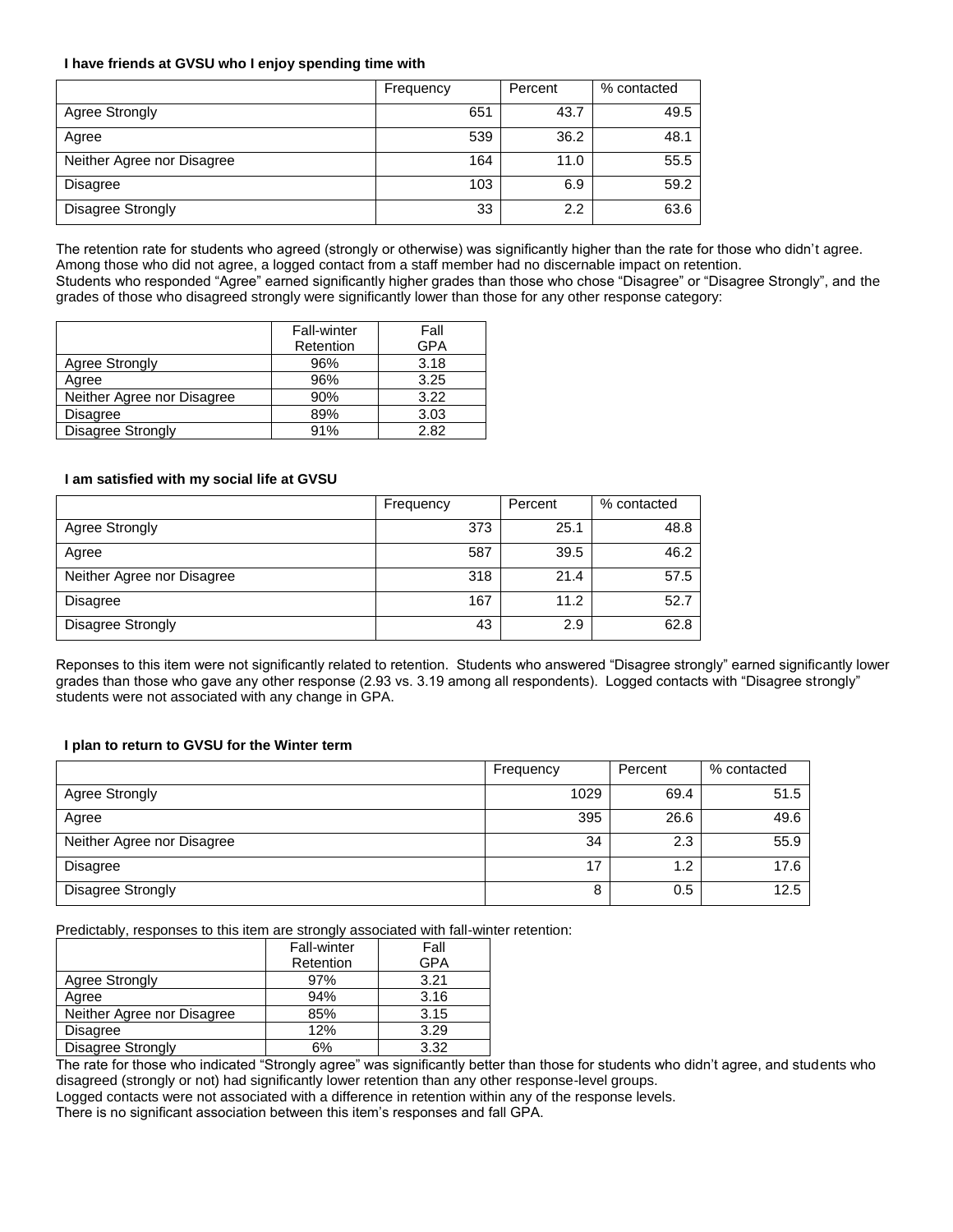## **I plan to continue at GVSU next year (Fall 2017)**

|                            | Frequency | Percent | % contacted |
|----------------------------|-----------|---------|-------------|
| Agree Strongly             | 924       | 62.1    | 51.0        |
| Agree                      | 407       | 27.3    | 50.9        |
| Neither Agree nor Disagree | 116       | 7.8     | 55.2        |
| <b>Disagree</b>            | 24        | 1.6     | 33.3        |
| Disagree Strongly          | 18        | 1.2     | 27.8        |

This annual retention question was also highly predictive of fall-winter retention:

|                            | <b>Fall-winter</b> | Fall |
|----------------------------|--------------------|------|
|                            | Retention          | GPA  |
| <b>Agree Strongly</b>      | 98%                | 3.21 |
| Agree                      | 96%                | 3.18 |
| Neither Agree nor Disagree | 83%                | 3.08 |
| <b>Disagree</b>            | 50%                | 3.34 |
| <b>Disagree Strongly</b>   | 42%                | 2.83 |

Other than the 2 degrees of agreement, each response level was associated with a significantly higher retention rate than each of the levels below it.

Among those who disagreed (strongly or not), logged contacts were associated with significantly higher fall-winter retention. There is no significant association between responses to this item and fall GPA.

### **I feel like I belong at GVSU**

|                            | Frequency | Percent | % contacted |
|----------------------------|-----------|---------|-------------|
| Agree Strongly             | 581       | 39.1    | 49.2        |
| Agree                      | 605       | 40.7    | 51.6        |
| Neither Agree nor Disagree | 226       | 15.2    | 50.4        |
| <b>Disagree</b>            | 59        | 4.0     | 45.8        |
| <b>Disagree Strongly</b>   | 14        | 0.9     | 71.4        |

Students who indicated "Agree strongly" or "Agree" had significantly higher retention rates (96%) than those who disagreed (strongly or not; 83%). Grades were not related to this item's responses.

#### **In an average week (so far) how many hours do you spend studying and preparing for your courses?**

|              | Frequency | Percent | % contacted |
|--------------|-----------|---------|-------------|
| Less than 1  | 8         | 0.5     | 100.0       |
| 1 to $5$     | 269       | 17.8    | 100.0       |
| 6 to 10      | 471       | 31.2    | 41.0        |
| 11 to 15     | 302       | 20.0    | 37.7        |
| 16 to 20     | 198       | 13.1    | 36.4        |
| 21 to 25     | 114       | 7.6     | 40.4        |
| 26 to 30     | 77        | 5.1     | 42.9        |
| 31 to 35     | 30        | 2.0     | 40.0        |
| 36 to 40     | 24        | 1.6     | 45.8        |
| More than 40 | 15        | 1.0     | 40.0        |

Reported study time was not related to retention, but there is a clear and unsurprising association with fall grades, with each 5-hour increase in study time corresponding to an average GPA increase of 0.08 points. In particular, the GPA difference between those who indicated 10 study hours or less (3.06) and those who indicated at least 11 hours (3.32) appears to be the most salient gap.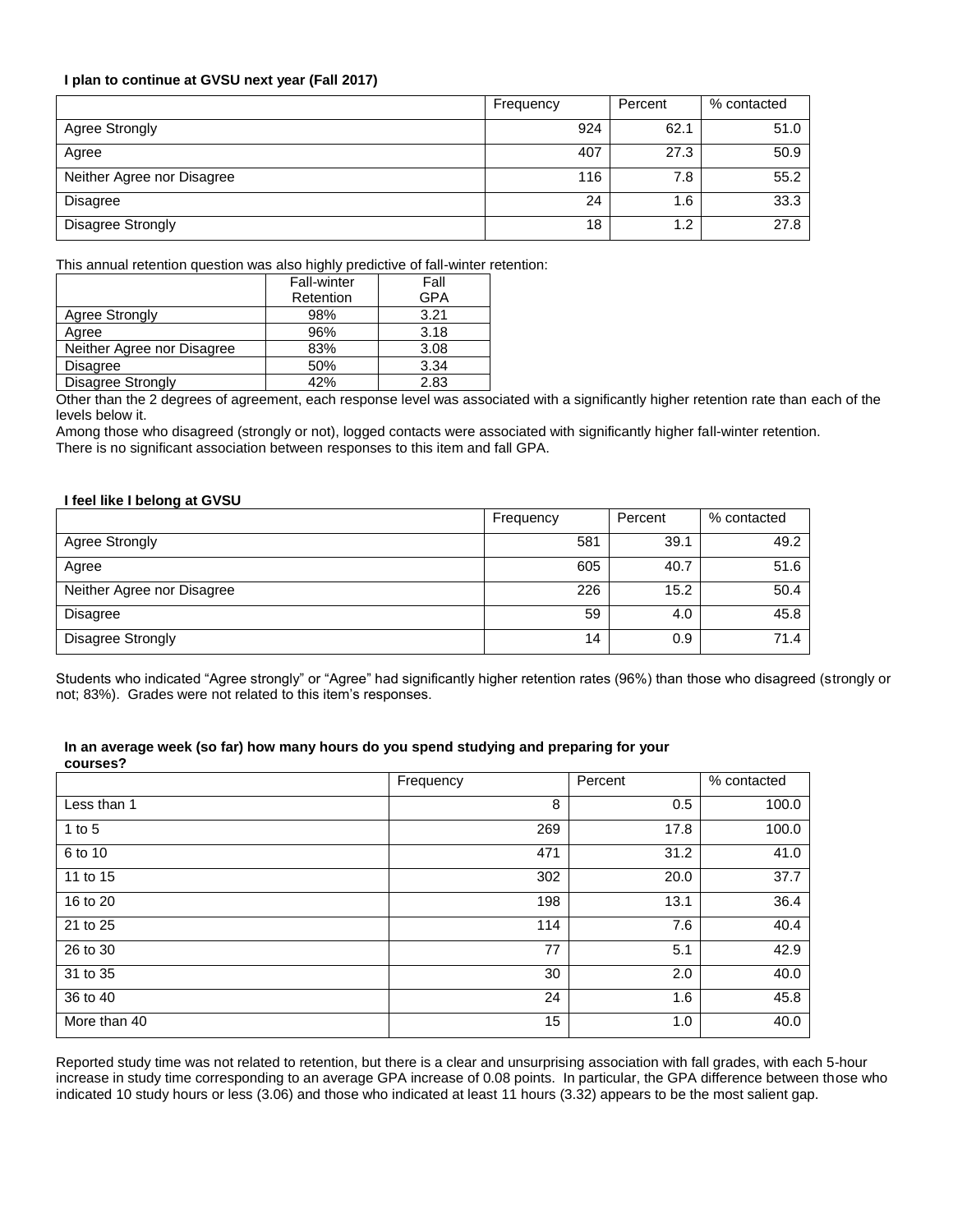## **How many of your scheduled classes have you missed?**

|              | Frequency | Percent | % contacted |
|--------------|-----------|---------|-------------|
| None of them | 1092      | 73.0    | 46.8        |
| One          | 238       | 15.9    | 52.9        |
| Two          | 106       | 7.1     | 54.7        |
| $3$ to $5$   | 49        | 3.3     | 100.0       |
| 6 or More    | 5         | 0.3     | 100.0       |
| I Don't Know | 6         | 0.4     | 100.0       |

Responses to this item were not significantly related to fall-winter retention.

Students who responded "None of them" or "One" earned significantly higher grades (3.26) than those who gave any other response (2.61).

### **Many new students report feeling homesick in the initial weeks of college. Do you feel like homesickness is affecting your daily life at GVSU? (Choose the answer that is closest to how you feel.)**

|                                                         | Frequency | Percent | % contacted |
|---------------------------------------------------------|-----------|---------|-------------|
| I'm not homesick                                        | 664       | 44.1    | 52.1        |
| Homesickness is not really bothering me much            | 538       | 35.7    | 46.7        |
| I feel homesick most days but it's getting better       | 255       | 16.9    | 51.0        |
| Homesickness is making it difficult to do my class work | 25        | 1.7     | 76.0        |
| I regret moving away from home                          | 24        | 1.6     | 58.3        |

Responses were significantly related to fall-winter retention. Students who indicated regret over leaving home were significantlymore likely to leave than those with any other response, and those responding with the second-highest level of homesickness also had significantly lower retention than those who said homesickness wasn't bothering them. Among those who indicated the greatest levels of homesickness, retention did not differ according to whether a staff contact was logged.

|                                                         | <b>Fall-winter</b> | Fall       |
|---------------------------------------------------------|--------------------|------------|
|                                                         | Retention          | <b>GPA</b> |
| I'm not homesick                                        | 95%                | 3.15       |
| Homesickness is not really bothering me much            | 96%                | 3.23       |
| I feel homesick most days but it's getting better       | 94%                | 3.23       |
| Homesickness is making it difficult to do my class work | 88%                | 3.25       |
| I regret moving away from home                          | 71%                | 2.99       |

Responses to this item were not significantly associated with GPAs.

#### **Do you still need to purchase textbooks for any of your classes this semester?**

Frequency Percent Network & Percent Network School and Network School and Network School and Network School and Network School and Network School and Network School and Network School and Network School and Network School No 1393 94.1 67.0 Yes 88 | 5.9 | 48.9

Students who responded "Yes" earned significantly lower grades (2.80) than those who responded "No" (3.22). Among those who said "yes", a logged staff contact was not associated with better grades. Responses to this item were not significantly related to retention.